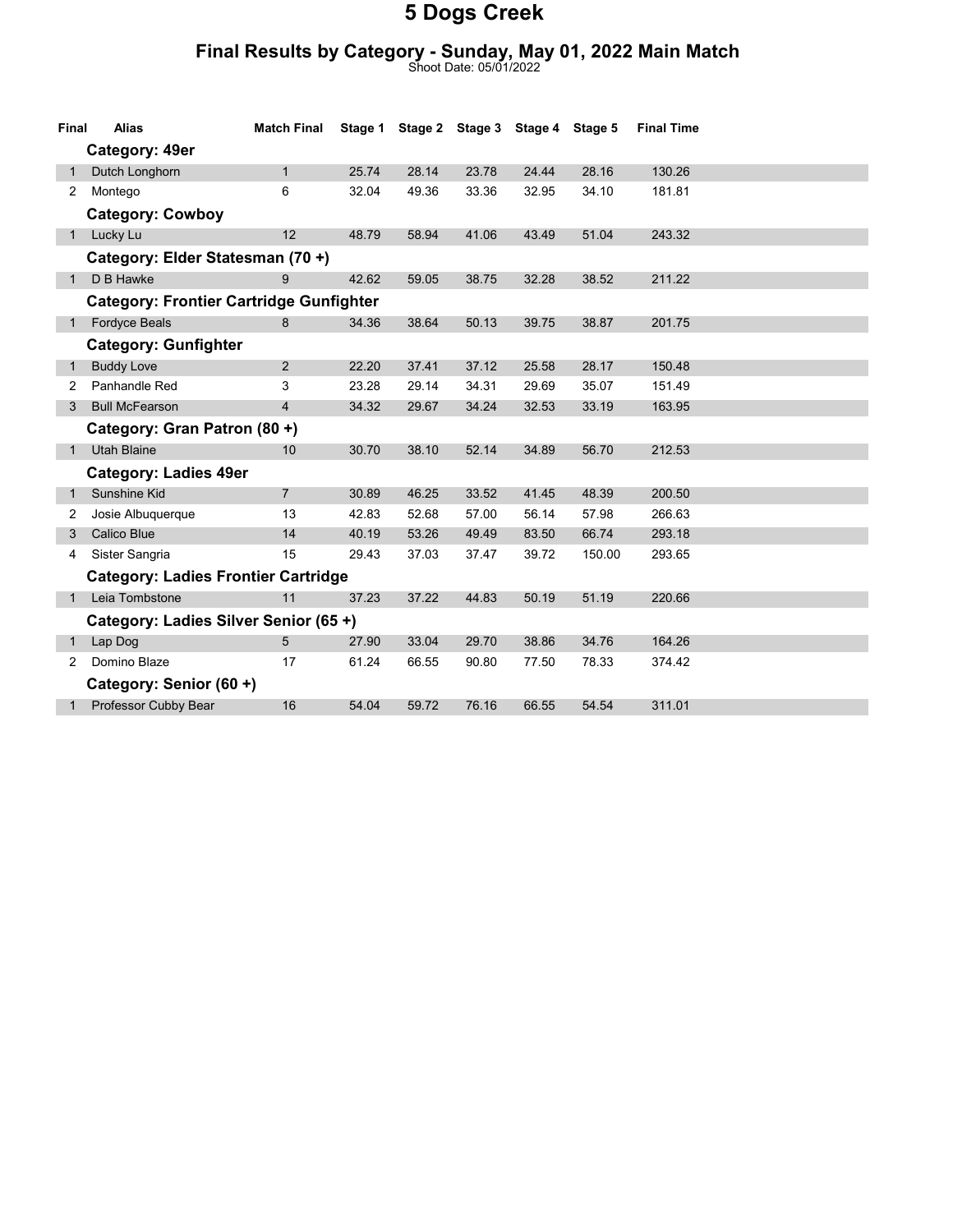#### Match Final Overall Results - Sunday, May 01, 2022 Main Match Shoot Date: 05/01/2022

| Overall                 |                         |            | Category              |         |       |       |                                 |            |                                                                                            |  |
|-------------------------|-------------------------|------------|-----------------------|---------|-------|-------|---------------------------------|------------|--------------------------------------------------------------------------------------------|--|
| Final                   | <b>Alias</b>            | Category   | Final                 | Stage 1 |       |       | Stage 2 Stage 3 Stage 4 Stage 5 |            | <b>Final Time</b>                                                                          |  |
| $\mathbf 1$             | Dutch Longhorn          | 49r        | $\mathbf{1}$          | 25.74   | 28.14 | 23.78 | 24.44                           | 28.16      | 130.26                                                                                     |  |
|                         |                         |            |                       |         |       |       |                                 |            | M:0 P:N S:0 M:0 P:N S:0 M:0 P:N S:0 M:0 P:N S:0 M:0 P:N S:0 M:0 P:N S:0 Total: M:0 P:0 S:0 |  |
| 2                       | <b>Buddy Love</b>       | <b>GF</b>  | $\mathbf{1}$          | 22.20   | 37.41 | 37.12 | 25.58                           | 28.17      | 150.48                                                                                     |  |
|                         |                         |            |                       |         |       |       |                                 |            | M:0 P:N S:0 M:0 P:N S:0 M:2 P:N S:0 M:0 P:N S:0 M:0 P:N S:0 Total: M:2 P:0 S:0             |  |
| 3                       | Panhandle Red           | <b>GF</b>  | $\overline{2}$        | 23.28   | 29.14 | 34.31 | 29.69                           | 35.07      | 151.49                                                                                     |  |
|                         |                         |            |                       |         |       |       |                                 |            | M:0 P:N S:0 M:0 P:N S:0 M:1 P:N S:0 M:0 P:N S:0 M:0 P:N S:0 Total: M:1 P:0 S:0             |  |
| $\overline{\mathbf{4}}$ | <b>Bull McFearson</b>   | <b>GF</b>  | 3                     | 34.32   | 29.67 | 34.24 | 32.53                           | 33.19      | 163.95                                                                                     |  |
|                         |                         |            |                       |         |       |       |                                 |            | M:0 P:N S:0 M:0 P:N S:0 M:0 P:N S:0 M:0 P:N S:0 M:0 P:N S:0 M:0 P:N S:0 Total: M:0 P:0 S:0 |  |
| 5                       | Lap Dog                 | <b>LSS</b> | $\mathbf{1}$          | 27.90   | 33.04 | 29.70 | 38.86                           | 34.76      | 164.26                                                                                     |  |
|                         |                         |            |                       |         |       |       |                                 |            | M:0 P:N S:0 M:0 P:N S:0 M:0 P:N S:0 M:1 P:N S:0 M:0 P:N S:0 Total: M:1 P:0 S:0             |  |
| 6                       | Montego                 | 49r        | $\mathbf{2}^{\prime}$ | 32.04   | 49.36 | 33.36 | 32.95                           | 34.10      | 181.81                                                                                     |  |
|                         |                         |            |                       |         |       |       |                                 |            | M:1 P:N S:0 M:1 P:N S:0 M:0 P:N S:0 M:0 P:N S:0 M:0 P:N S:0 Total: M:2 P:0 S:0             |  |
|                         | Sunshine Kid            | L49        | $\mathbf{1}$          | 30.89   | 46.25 | 33.52 | 41.45                           | 48.39      | 200.50                                                                                     |  |
|                         |                         |            |                       |         |       |       |                                 |            | M:0 P:N S:0 M:1 P:N S:0 M:0 P:N S:0 M:0 P:N S:0 M:0 P:N S:0 Total: M:1 P:0 S:0             |  |
| 8                       | <b>Fordyce Beals</b>    | <b>FCG</b> | $\mathbf{1}$          | 34.36   | 38.64 | 50.13 | 39.75                           | 38.87      | 201.75                                                                                     |  |
|                         |                         |            |                       |         |       |       |                                 |            | M:0 P:N S:0 M:0 P:N S:0 M:1 P:N S:0 M:0 P:N S:0 M:0 P:N S:0 Total: M:1 P:0 S:0             |  |
| 9                       | D B Hawke               | <b>ES</b>  | $\mathbf{1}$          | 42.62   | 59.05 | 38.75 | 32.28                           | 38.52      | 211.22                                                                                     |  |
|                         |                         |            |                       |         |       |       |                                 |            | M:0 P:Y S:0 M:1 P:Y S:0 M:0 P:N S:0 M:0 P:N S:0 M:0 P:N S:0 Total: M:1 P:2 S:0             |  |
|                         | 10 Utah Blaine          | GP         | $\mathbf{1}$          | 30.70   | 38.10 | 52.14 | 34.89                           | 56.70      | 212.53                                                                                     |  |
|                         |                         |            |                       |         |       |       |                                 |            | M:0 P:N S:0 M:0 P:N S:0 M:1 P:Y S:0 M:0 P:N S:0 M:1 P:N S:0 Total: M:2 P:1 S:0             |  |
|                         | 11 Leia Tombstone       | <b>LFC</b> | $\mathbf{1}$          | 37.23   | 37.22 | 44.83 | 50.19                           | 51.19      | 220.66                                                                                     |  |
|                         |                         |            |                       |         |       |       |                                 |            | M:1 P:N S:0 M:0 P:N S:0 M:1 P:N S:0 M:0 P:N S:0 M:0 P:N S:0 Total: M:2 P:0 S:0             |  |
|                         | 12 Lucky Lu             | <b>COW</b> | $\mathbf{1}$          | 48.79   | 58.94 | 41.06 | 43.49                           | 51.04      | 243.32                                                                                     |  |
|                         |                         |            |                       |         |       |       |                                 |            | M:1 P:Y S:0 M:0 P:Y S:0 M:0 P:N S:0 M:0 P:N S:0 M:0 P:N S:0 Total: M:1 P:2 S:0             |  |
|                         | 13 Josie Albuquerque    | L49        | 2                     | 42.83   | 52.68 | 57.00 | 56.14                           | 57.98      | 266.63                                                                                     |  |
|                         |                         |            |                       |         |       |       |                                 |            | M:0 P:N S:0 M:0 P:N S:0 M:0 P:N S:0 M:1 P:N S:0 M:0 P:N S:0 Total: M:1 P:0 S:0             |  |
|                         | 14 Calico Blue          | L49        | 3                     | 40.19   | 53.26 | 49.49 | 83.50                           | 66.74      | 293.18                                                                                     |  |
|                         |                         |            |                       |         |       |       |                                 |            | M:0 P:N S:0 M:1 P:N S:0 M:0 P:N S:0 M:5 P:N S:0 M:2 P:N S:0 Total: M:8 P:0 S:0             |  |
|                         | 15 Sister Sangria       | L49        | 4                     | 29.43   | 37.03 | 37.47 | 39.72                           | <b>SDQ</b> | 293.65                                                                                     |  |
|                         |                         |            |                       |         |       |       |                                 |            | M:0 P:N S:0 M:0 P:N S:0 M:0 P:N S:0 M:1 P:N S:0 M:24 P:N S:0 Total: M:25 P:0 S:0           |  |
|                         | 16 Professor Cubby Bear | S          | $\mathbf{1}$          | 54.04   | 59.72 | 76.16 | 66.55                           | 54.54      | 311.01                                                                                     |  |
|                         |                         |            |                       |         |       |       |                                 |            | M:0 P:N S:0 M:1 P:N S:0 M:0 P:N S:0 M:0 P:N S:0 M:0 P:N S:0 Total: M:1 P:0 S:0             |  |
|                         | 17 Domino Blaze         | <b>LSS</b> | $\overline{2}$        | 61.24   | 66.55 | 90.80 | 77.50                           | 78.33      | 374.42                                                                                     |  |
|                         |                         |            |                       |         |       |       |                                 |            | M:0 P:N S:0 M:0 P:N S:0 M:1 P:Y S:0 M:1 P:N S:0 M:0 P:Y S:0 Total: M:2 P:2 S:0             |  |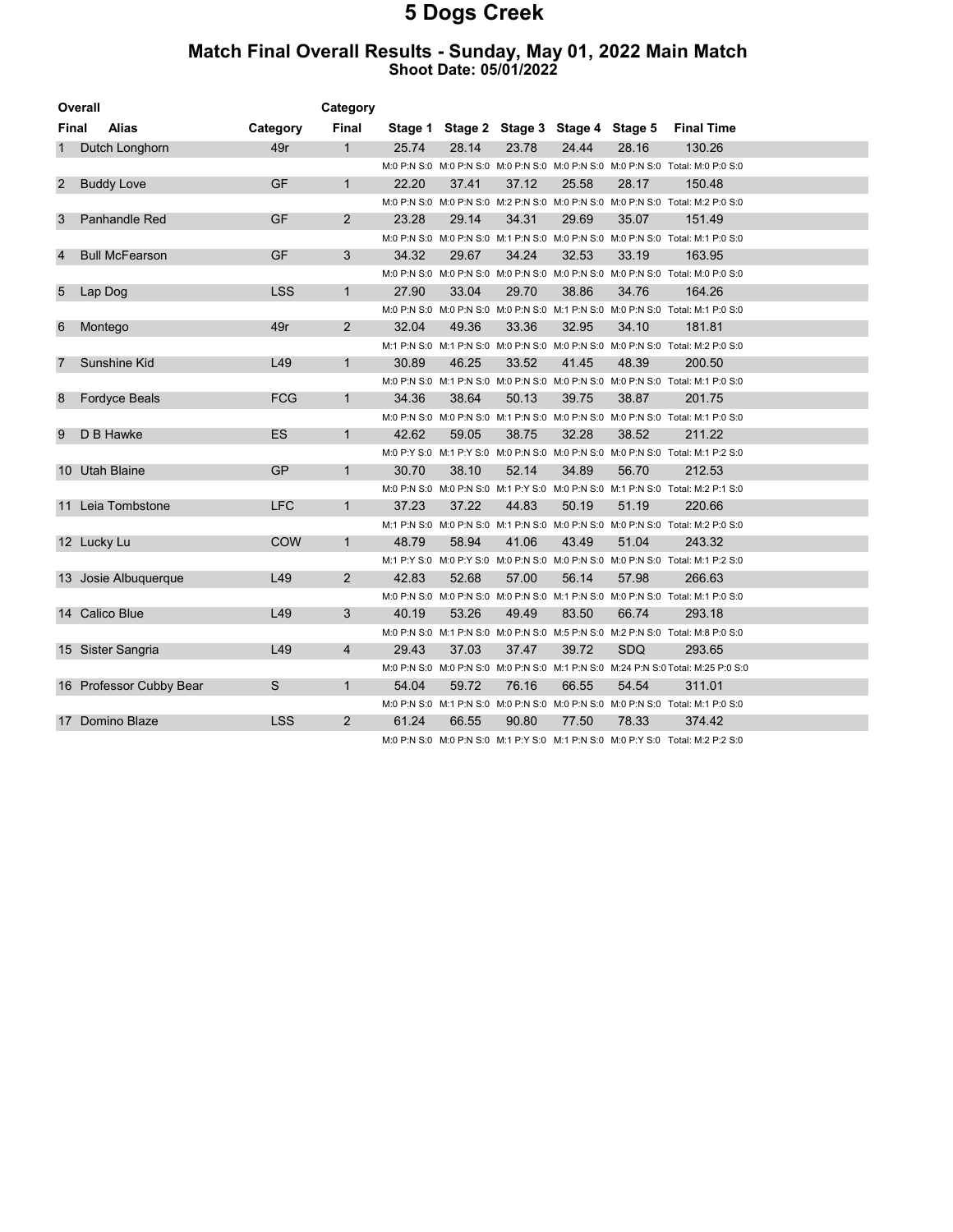### Clean and Smooth Sunday, May 01, 2022 Main Match

Shoot Date: 05/01/2022

| <b>Shooter Alias</b>  | <b>Category</b> |
|-----------------------|-----------------|
| <b>Bull McFearson</b> | Gunfighter      |
| Dutch Longhorn        | 49er            |
|                       |                 |

Total Clean and Smooth: 2